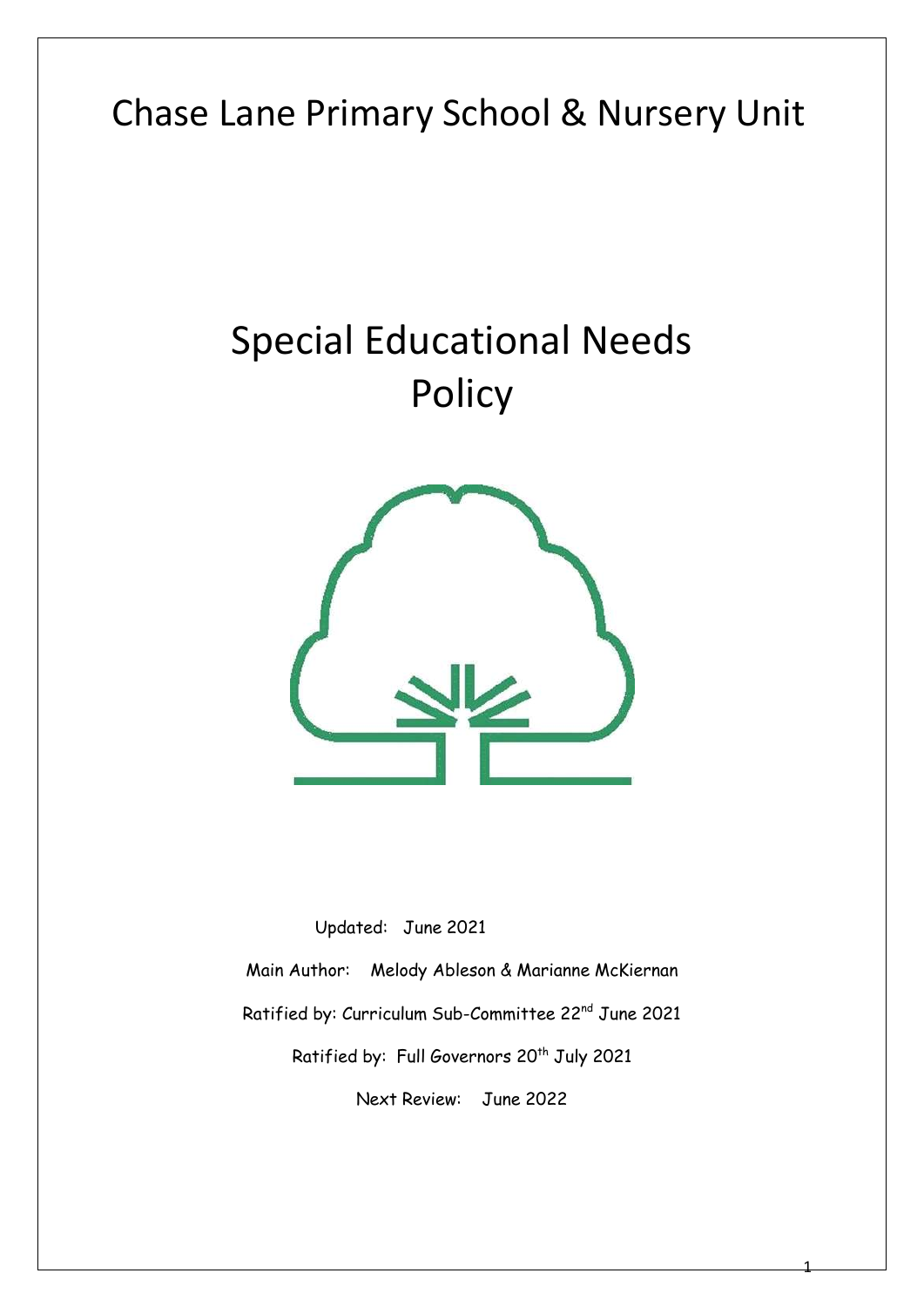#### **Chase Lane Primary School and Nursery Unit**

#### **Special Educational Needs Procedures**

These procedures detail how Chase Lane Primary School will endeavour to ensure that the necessary provision is made for any pupil who has special educational needs or disabilities.

Provision for children with special educational needs is a matter for the school as a whole. The Governing Body, the Head Teacher, the SENDCO and all members of staff have important day-to-day responsibilities. All teachers are teachers of children with special educational needs. Teaching such children is therefore a whole school responsibility.

#### **Definition of Special Educational Needs**

Children have special educational needs if they have a learning difficulty or disability which calls for special educational provision to be made for him or her.

Children have a learning difficulty if they:

- Have a significantly greater difficulty in learning than the majority of children of the same age.
- Have a disability that prevents or hinders them from making use of educational facilities of a kind generally provided for children of the same age in mainstream schools.
- Are under compulsory school age and fall within the definitions above or would do so if special educational provision was not made for them.

For children aged 2 or more, special educational provision is education provision that is additional to or different from that made generally for other children of the same age by mainstream schools.

Children must not be regarded as having a learning difficulty solely because of the language or form of language of their home is different from the language in which they will be taught.

(SEND Code of Practice January 2015: 0 to 25 years)

#### **Identification**

The school will assess each child's current levels of attainment on entry in order to ensure that they build upon the pattern of learning and experience already established either during the child's pre-school years or upon transfer from a previous school.

The majority of children will learn and progress within the established arrangements of wellplanned and appropriately differentiated lessons. Those children whose overall attainments or attainment within a specific subject fall significantly outside the expected range may have special educational needs.

Pupils falling just below national expectations will usually benefit from targeted class-based catch-up interventions. Where a pupil is consistently and significantly falling behind normal expectations, further action would be taken by identifying the child as 'SEND support, starting a School Support Plan or an Education, Health and Care Plan (EHCP).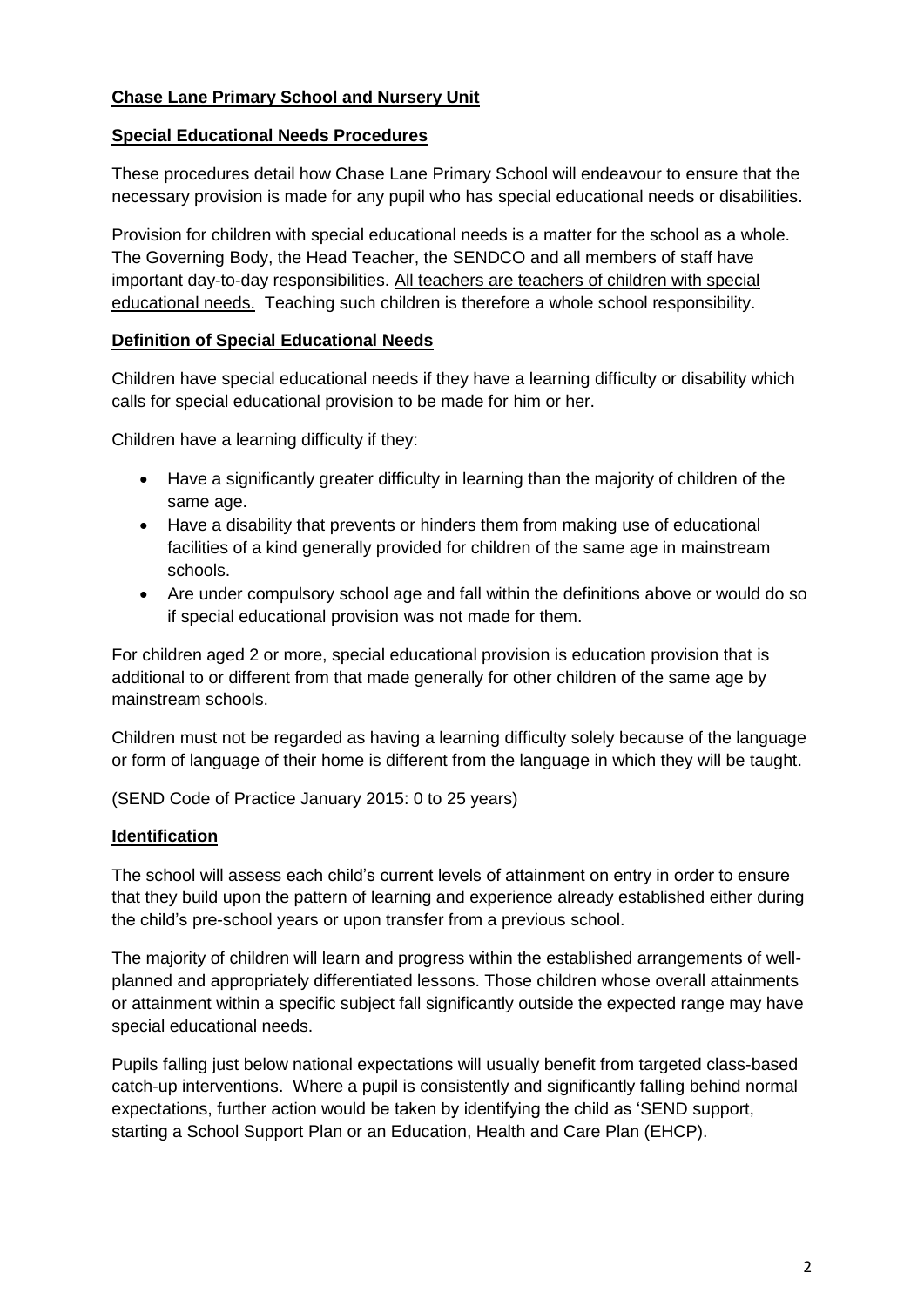#### **SEND Support**

Triggers that would highlight that intervention through SEND support is necessary:

- Little or no progress is made even when teaching approaches are targeted particularly in a child's identified area of weakness.
- There are signs of difficulty in developing literacy or mathematical skills which results in poor attainment in some curriculum areas.
- Persistent emotional or behavioural difficulties are present which are not improved by the behaviour management techniques usually employed in the school.
- The child has sensory or physical problems, and continues to make little or no progress despite the provision of specialist equipment.
- The child has communication and/or interaction difficulties, and continues to make little or no progress despite the provision of a differentiated curriculum.

If a child does not make appropriate progress, the school may seek further advice and support from other specialists, with parental consent. These may include, but not exclusively, Speech & Language Therapist, Educational Psychologist, Occupational Therapist or Physiotherapist.

The triggers for this are:

- Continuing to make little or no progress in specific areas over a long period;
- Continuing to work at levels substantially below that expected of children of a similar age;
- Continuing to have difficulty in developing literacy and mathematical skills;
- Having emotional or behavioural difficulties which substantially and regularly interfere with that child's own learning or that of the class group, despite having an individualised behaviour management programme;
- Having sensory or physical needs, and requiring specialist equipment or regular advice or visits by a specialist service;
- Having on-going communication or interaction difficulties that impede the development of social relationships and cause substantial barriers to learning.

In September 2014 the Children and Families Act becomes law. This brings changes to the way that children with complex special educational needs and disabilities are assessed. Statements of special education needs (SEN) will be replaced by Education, Health and Care Plans (EHCP). This has now been achieved.

The EHCP will provide the same statutory protection as a statement of SEN and provide additional funding in order to put specialist support and provision in place; however, it will extend the rights of children and young people with complex needs because it will cover from birth to 25 if young people continue in education. The aim of the new pathway is to make a meaningful difference to the lives of children, young people and their families.

The Pathway has 6 steps for the child or young person and their family.

- 1. The majority of children with SEN and disabilities will stay at this step. It provides support and resources through the Local Offer for education, health and care through universal and targeted services available without the need for a statutory EHCP.
- 2. A meeting will be held involving the family, school/setting to decide whether to start an EHC Needs Assessment in order to secure additional funding to meet more complex provisional needs.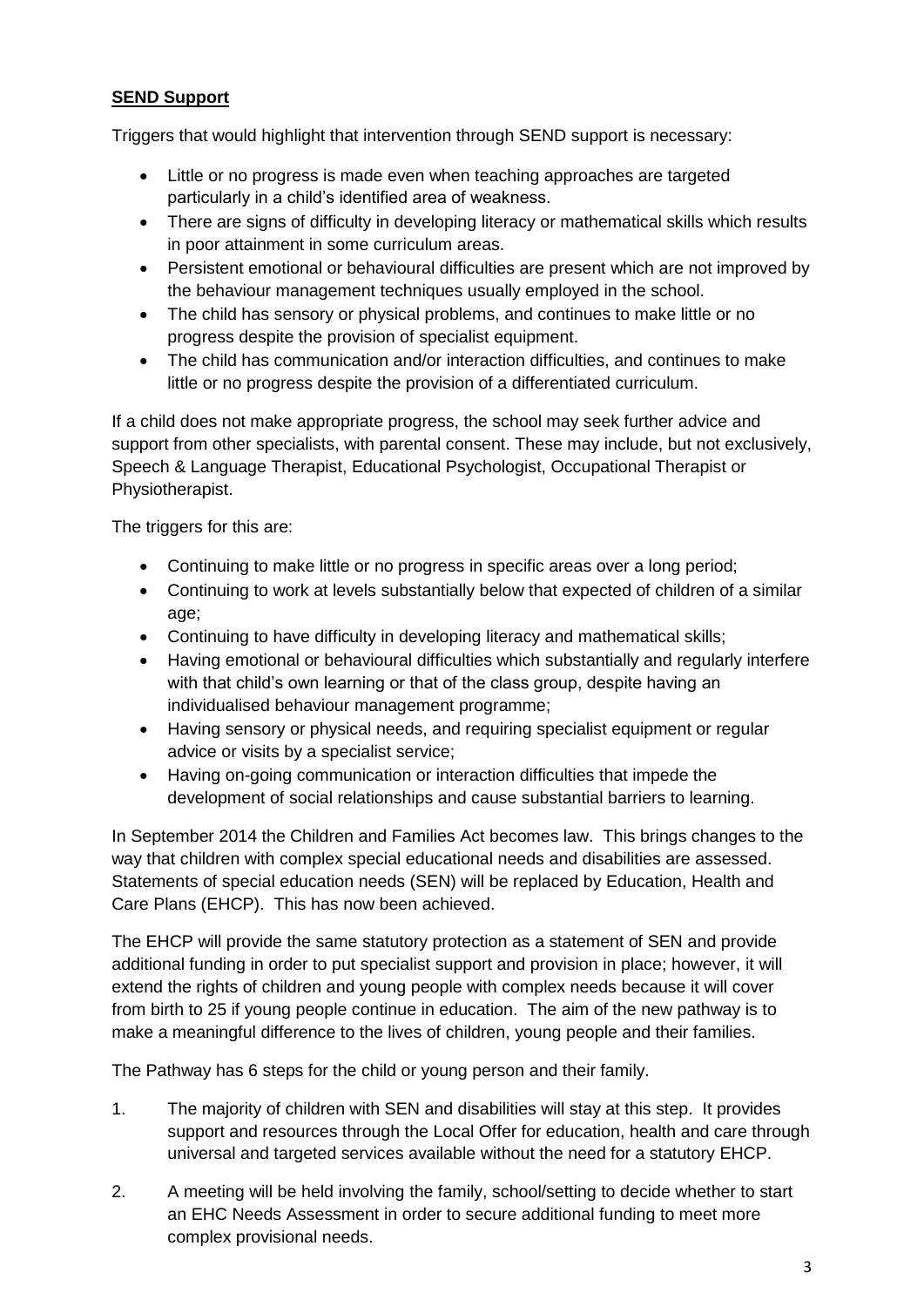- 3. The borough SEND Team designates a SEND officer to carry out the assessment. Parents and children will complete the 'All about Me' information, with support if necessary.
- 4. A meeting will be held with the child and their family to develop the plan. The family will be asked to make a preference for Early Years setting/school. The SEND officer will send the plan to all involved and consult with parents' choice of school.
- 5. The borough SEN team uses a 'Resource Ladder' to allocate the appropriate level of additional funding required to meet the child's needs. The levels range from 1-7, depending on the degree (or severity) of the needs. The family can request the child's budget to fund some of the interventions in the EHCP. This enables those who wish to have more choice and control over their support.
- 6. The EHCP will be reviewed annually through a person-centred review meeting (PCR) involving the child, family and services involved. The review will look at all elements of the plan, and progress against the outcomes. As a result of this, the EHCP may be changed.

#### **Provision Maps and Individual Education School Support Plans**

For the majority of children strategies employed to support a child and enable them to progress will be recorded within a Provision Map (PM). The PM will include information about:

- The provision to be put in place;
- The short-term targets set for the child:
- The child's name, date of birth and class;
- The start and review date of the PM:
- The outcomes of the PM.

The PM should record only that which is additional to or different from the differentiated curriculum plan, which is in place as part of the provision for all children. The PM should focus on key targets, chosen from those relating to the key areas of communication, literacy, mathematics and behaviour and social skills that meet the child's needs. The PM should be discussed with the child wherever possible, and the parents/carers.

The implementation and delivery of the PM will be the responsibility of the class teacher working alongside members of the SEND support team.

Children with a higher level of need will have an individual and personalised School Support Plan (SSP) designed specifically to outline their strengths, needs and best support. For children with a SSP or an EHCP, strategies employed to support a child and enable them to progress will be recorded within an Educational Resources Provision Map (ERPM). The Educational Resources Provision Map will include information about:

- Expert recommended interventions;
- The short-term targets set for the child;
- The achievement criteria for those targets to be met;
- The strategies to be used;
- The provision to be put in place;
- The child's name, date of birth and class;
- The start and review date of the ERPM:
- The outcomes of the ERPM.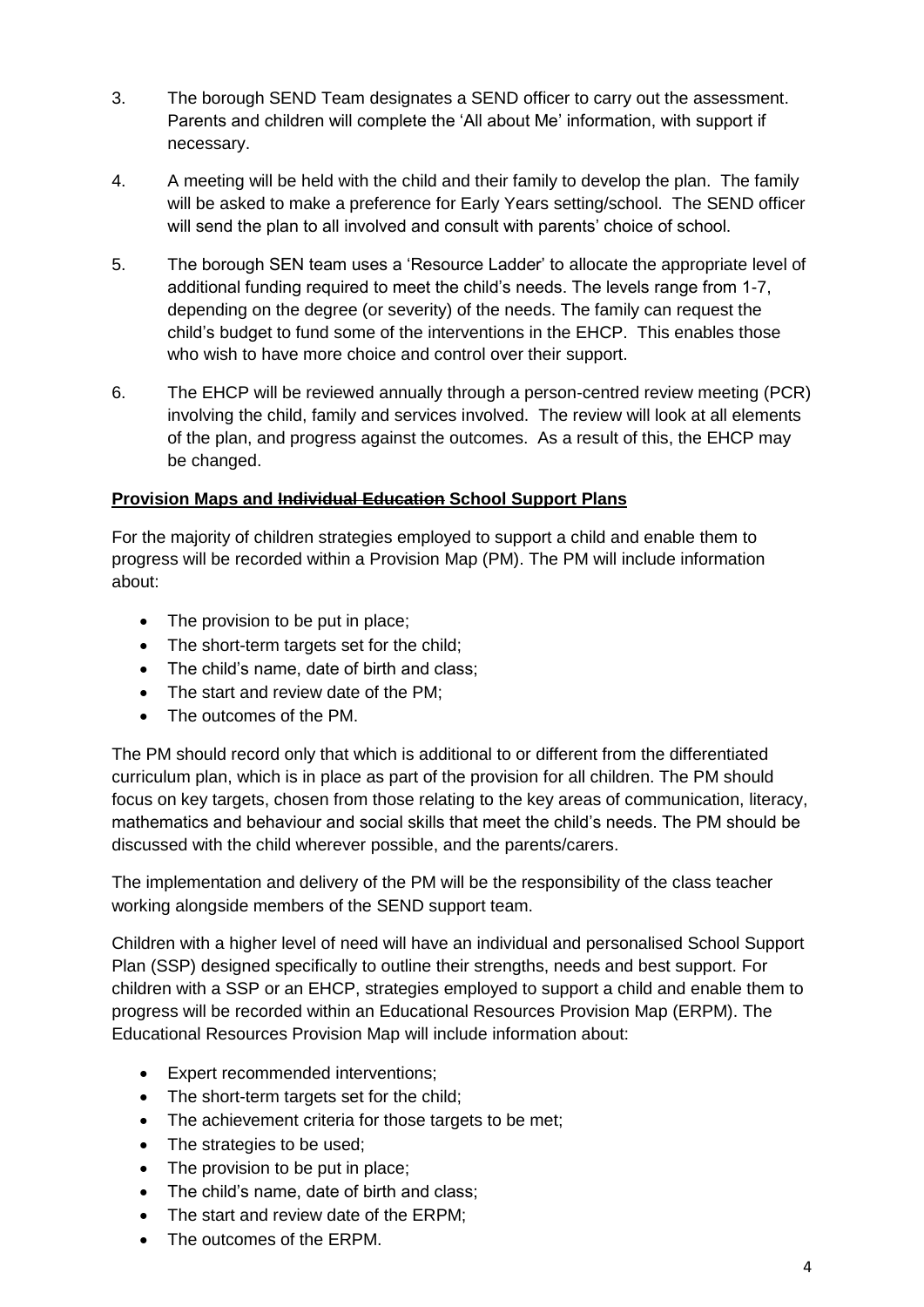The ERPM should record only that which is additional to or different from the differentiated curriculum plan, which is in place as part of the provision for all children. The ERPM should be crisply written and focus on key targets related to the child's individual areas of need. Relevant targets are chosen from those relating to the key areas of communication, literacy, mathematics and behaviour and social skills that meet the child's needs. The ERPM should be discussed with the child wherever possible and the parents/carers.

The implementation and delivery of the ERPM will be the responsibility of the class teacher working alongside members of the SEND support team.

PMs and ERPM's will be reviewed at least three times a year.

## **Responsibilities**

Every person working within the school has a responsibility to every child learning within the school. In addition to this:

#### **The Governing Body:**

The Governing Body has a specific responsibility to:

- Ensure that the necessary provision is made for any child who has special educational needs;
- Ensure that the children's needs are made known to all who work with them;
- Ensure teachers are aware of the importance of identifying and providing for those children who have special educational needs;
- Ensure parents/carers are aware of the special educational provision made for their child;
- Consult with the Local Authority and other governing bodies where necessary or desirable in the interests of co-ordinated special provision in the area;
- Special educational needs is monitored closely by the Governing Body at the Curriculum, Standards and Inclusion sub-committee.

## **The Head Teacher**

The Head Teacher has responsibility for the day-to-day management of all aspects of the school's work, including provision for pupils with special educational needs. The Head Teacher keeps the Governing Body fully informed and works with the schools SENDCO. The Head Teacher seeks out and shares best practice with the Local Authority and other schools.

#### **The Special Educational Needs Disability Co-ordinator (SENDCO)**

The SENDCO's responsibilities are:

- Producing both types of Provision Maps;
- Creating School Support Plans and applying for additional funding;
- Co-ordinating provision for children with special educational needs;
- Assessing and reviewing the individual needs of children who require learning support;
- Liaising with, advising, supporting and training teachers and support staff in school;
- Liaising with parents/carers of pupils with special educational needs;
- Liaising with SENDCOs from local schools where possible to share good practice and keep abreast of changes or new initiatives;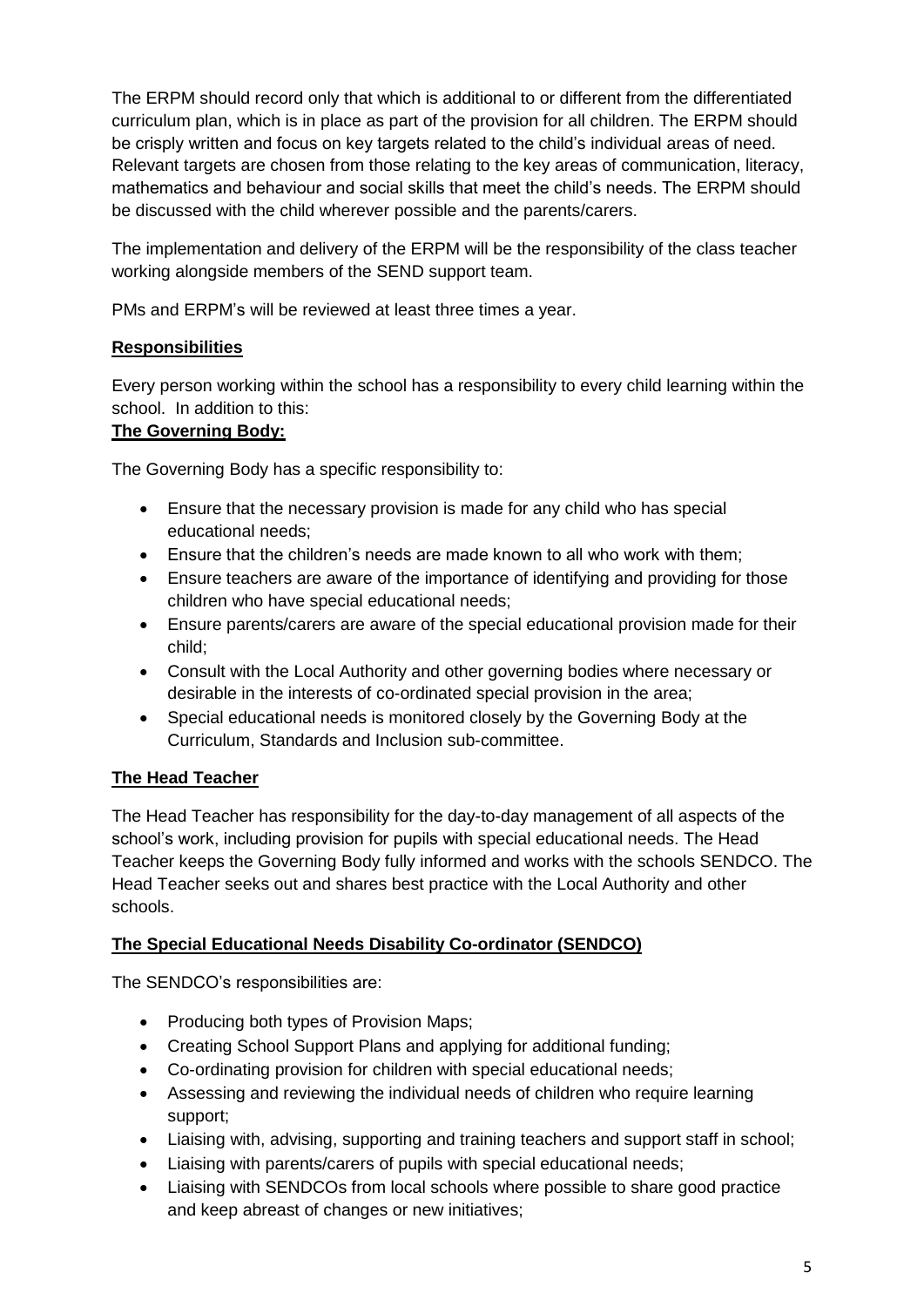- Liaising with external specialist services in order to identify and provide support and make referrals for children where necessary;
- Managing and supporting the Learning Support Assistants (LSAs)

#### **The School Staff**

All teachers are teachers of children with special educational needs and disabilities. In addition, LSAs, mid-day assistants, office and welfare staff must also be aware of children with special educational needs and disabilities in order to support that child where necessary.

#### **Handling Parent Complaints**

In the first instance, please contact the school SENDCOs – Mrs McKiernan (Foundation & Key Stage 1) and Mrs Ableson (Key stage 2). You can contact them on the main school line on 020 8529 6827.

Alternatively see the complaints policy on the school's website and follow the necessary steps set out.

The Head Teacher should be contacted if you wish to make a complaint that involves a member of the teaching staff.

#### **Special Educational Needs & Disability Code of Practice: 0-25 years January 2015**

This sets out guidance on policies and procedures aimed at enabling pupils with special educational needs to reach their full potential, to be included fully in their school communities and make a successful transition to adulthood. Chase Lane Primary School & Nursery Unit will always have regard to the Code of Practice.

#### **The Disability Discrimination Act 2005**

The Disability Discrimination Act 2005 places a duty to promote disability equality on all public bodies, including schools and local authorities. This requires them to have due regard to:

- Eliminate discrimination:
- Eliminate harassment related to a disability;
- Promote equality of opportunity between disabled people and other people:
- Promote positive attitudes towards disabled people;
- Encourage participation by disabled people in public life;
- Take steps to take account of disabled people's disabilities even where that involves treating disabled people more favourably than other people.

Chase Lane Primary School & Nursery Unit will always have regard to this Act.

#### **The Waltham Forest Local Offer**

The Local Offer is a dedicated website with advice, guidance and services specifically to support families with children and young people in Waltham Forest with special educational needs and/or disabilities aged from birth to 25 years.

[https://www.walthamforest.gov.uk/service-categories/special-educational-needs-and](https://www.walthamforest.gov.uk/service-categories/special-educational-needs-and-disability)[disability](https://www.walthamforest.gov.uk/service-categories/special-educational-needs-and-disability)